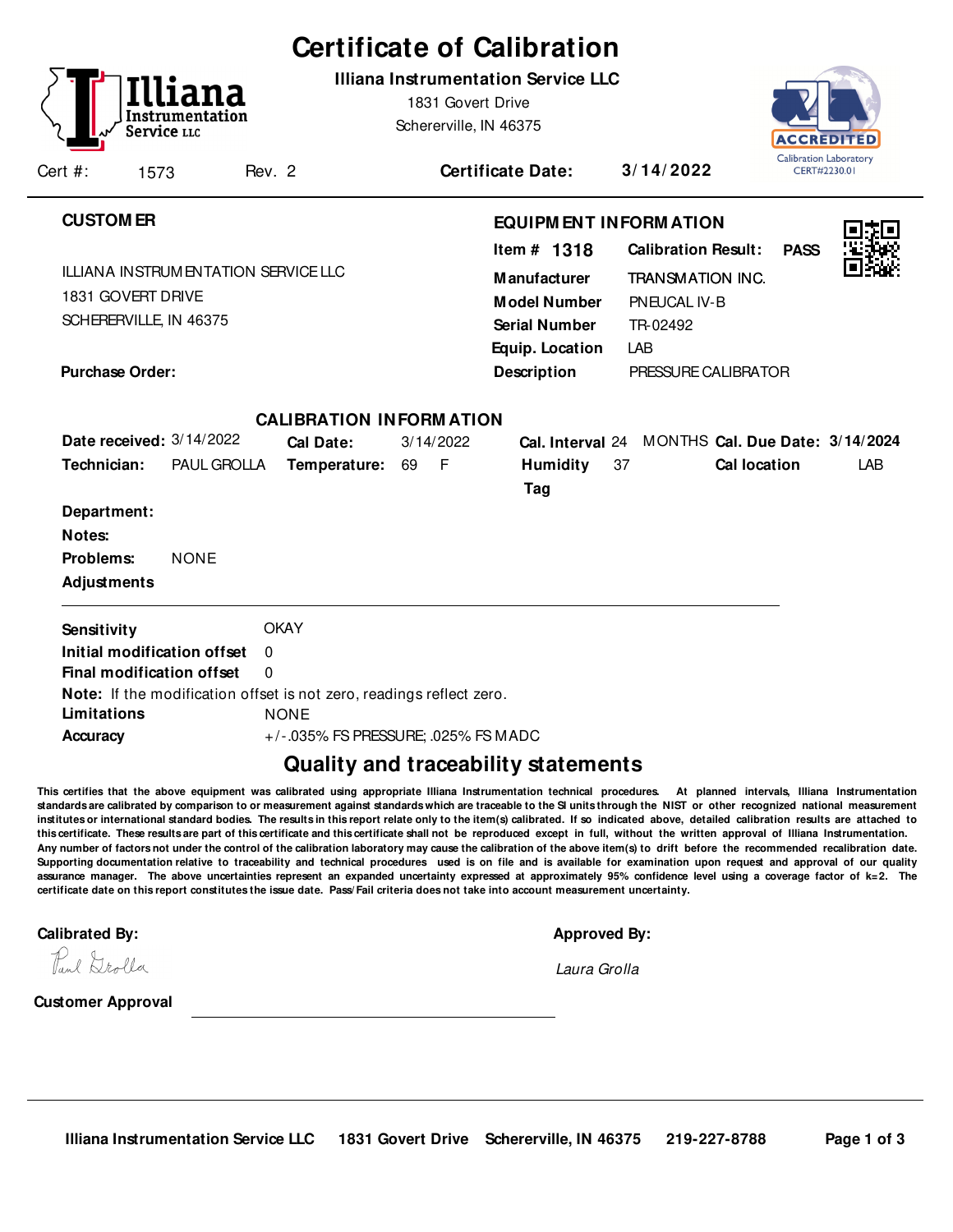# Instrumentation Service LLC

### **Illiana Instrumentation Service LLC**

1831 Govert Drive

Schererville, IN 46375



Cert #: 1573

Rev. 2 **Certificate Date: 3/ 14/ 2022**

| Values found OOT and adjusted are indicated by "A" and items left OOT are indicated by "F" |
|--------------------------------------------------------------------------------------------|
|                                                                                            |

| Group | <b>Description</b> | Nominal | Lower Tol. | Upper Tol. | <b>As Found</b> | As Left | <b>Units</b>       | Uncert. OOT |
|-------|--------------------|---------|------------|------------|-----------------|---------|--------------------|-------------|
|       | $_H20$             | 2.00    | 1.03       | 2.97       | 2.00            | 2.00    | inH2O              | 0.21        |
|       | H20                | 5.00    | 4.03       | 5.97       | 5.00            | 5.00    | inH <sub>2</sub> O | 0.21        |
|       | H20                | 10.00   | 9.03       | 10.97      | 10.00           | 10.00   | inH2O              | 0.21        |
|       | H20                | 20.00   | 19.03      | 20.97      | 20.00           | 20.00   | inH <sub>2</sub> O | 0.21        |
|       | H20                | 50.00   | 49.03      | 50.97      | 50.10           | 50.10   | inH2O              | 0.28        |
|       | H20                | 100.00  | 99.03      | 100.97     | 100.20          | 100.20  | inH <sub>2</sub> O | 0.28        |
|       | H20                | 200.00  | 199.03     | 200.97     | 200.20          | 200.20  | inH2O              | 0.28        |
|       | H20                | 300.00  | 299.03     | 300.97     | 300.20          | 300.20  | inH2O              | 0.28        |
|       | $_H20$             | 400.00  | 399.03     | 400.97     | 400.40          | 400.40  | inH2O              | 0.28        |
|       | <b>PSI</b>         | 5.000   | 4.965      | 5.035      | 5.000           | 5.000   | psi                | 0.032       |
|       | PSI                | 10.000  | 9.965      | 10.035     | 10.000          | 10.000  | psi                | 0.032       |
|       | <b>PSI</b>         | 15.000  | 14.965     | 15.035     | 14.990          | 14.990  | psi                | 0.032       |
|       | PSI                | 25.000  | 24.965     | 25.035     | 24.980          | 24.980  | psi                | 0.2         |
|       | <b>PSI</b>         | 50.000  | 49.065     | 50.035     | 49.970          | 49.970  | psi                | 0.2         |
|       | PSI                | 75.000  | 74.965     | 75.035     | 74.990          | 74.990  | psi                | 0.2         |
|       | <b>PSI</b>         | 100.000 | 99.965     | 100.035    | 99.970          | 99.970  | psi                | 0.2         |
|       | mADC               | 4.000   | 3.987      | 4.013      | 4.000           | 4.000   | mADC               | 0.021       |
|       | mADC               | 12.000  | 11.987     | 12.013     | 12.000          | 12.000  | mADC               | 0.021       |
|       | <b>mADC</b>        | 20.000  | 19.987     | 20.013     | 20.000          | 20.000  | mADC               | 0.021       |

#### **Standards Used**